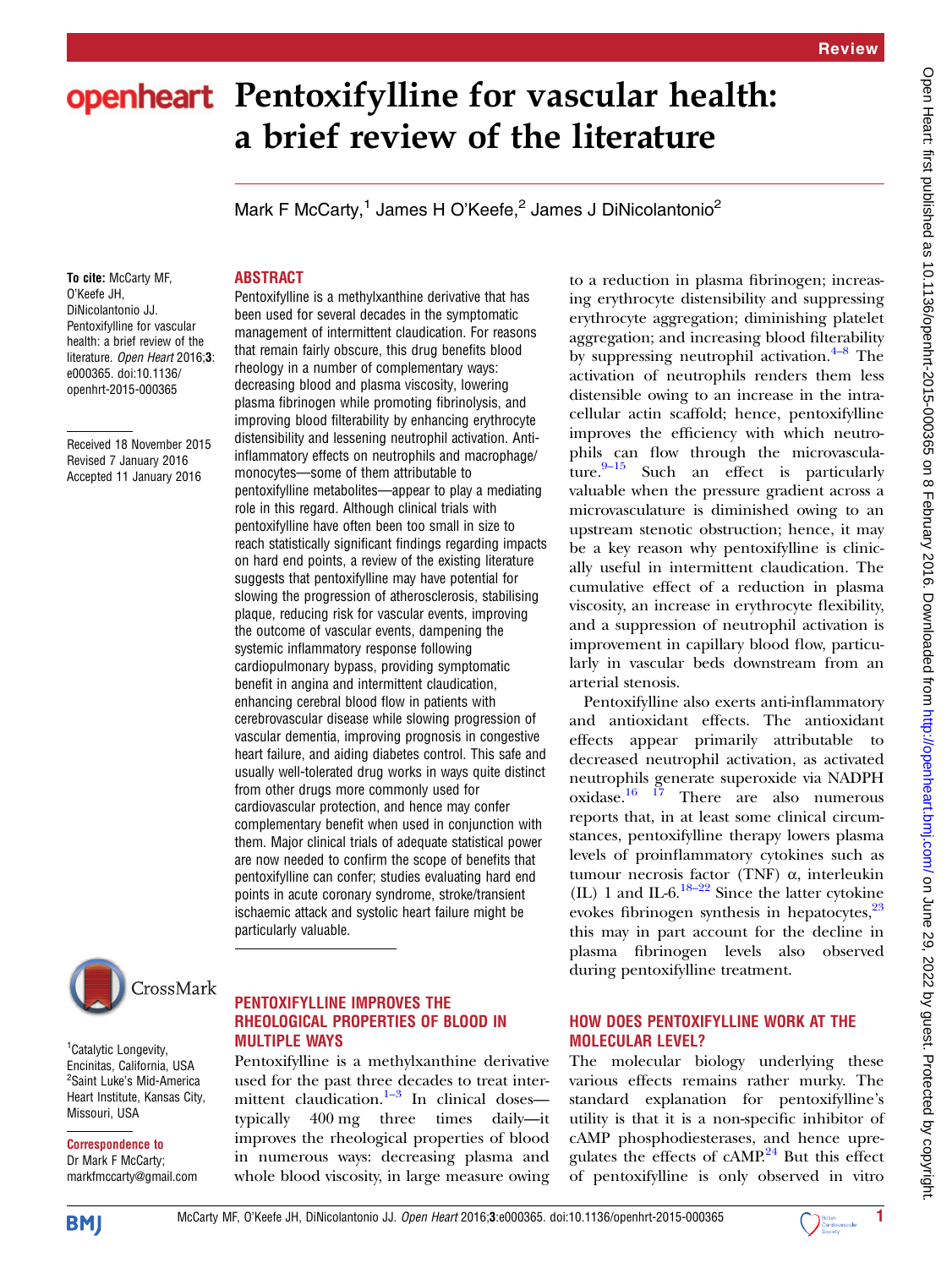when cells are exposed to near-millimolar concentrations of pentoxifylline, which are orders of magnitude higher than clinical plasma concentrations. $25-27$  $25-27$ Regrettably, the bulk of cell culture studies with pentoxifylline employ the concentrations required for phosphodiesterase inhibition—typically low millimolar levels. At these levels, pentoxifylline does indeed exert a number of intriguing effects, but many and perhaps most of these lack clinical pertinence. Plasma levels of pentoxifylline per se during clinical dosing are in the neighbourhood of 1  $\mu$ M.<sup>[17 28 29](#page-4-0)</sup> Curiously, several metabolites of this drug achieve plasma levels several-fold higher.<sup>[30](#page-4-0)</sup>

A cell culture study examining the impact of pentoxifylline and its metabolites on neutrophil activation in vitro is particularly illuminating.<sup>[17](#page-4-0)</sup> This study is one of the few to examine the impact of clinically relevant concentrations of these agents. The researchers exposed neutrophils to agonists that provoke neutrophil activation (C5 Des Arg and formyl-methionylleucylphenylalanine) and measured the evoked increase in superoxide production. Whereas addition of pentoxifylline itself had no effect on superoxide production in concentrations ranging from 10 to 1000 ng/mL, the three pentoxifylline metabolites tested (M1, M4 and M5) significantly inhibited evoked superoxide production within this concentration range. The impact of M5 (3'-carboxypropyl-3, 7-dimethylxanthine) may be most clinically pertinent, as its plasma concentrations are nearly an order of magnitude higher than those of pentoxifylline itself during clinical administration, and higher than that of any other metabolite (Cmax near 10 µM, or 2560 ng/mL).

The ability of pentoxifylline therapy to lower plasma concentrations of inflammatory cytokines under certain circumstances seems likely to reflect an impact of this drug or its metabolites on monocyte/macrophage activity. One study enrolling eight healthy volunteers measured the response of their peripheral blood monocytes ex vivo to agents (titanium particles or lipopolysaccharide—LPS) that evoke TNF-α release; this assessment was repeated after the volunteers had ingested pentoxifylline  $(400 \text{ mg}$  five times daily) for 1 week.<sup>[18](#page-4-0)</sup> The pentoxifylline pretreatment was shown to significantly inhibit TNF-α release. Conceivably, pentoxifylline itself may be a mediator of this effect; in one study, the lowest concentration assessed, 10 µM, was found to suppress LPS-stimulated production of TNF-α and IL-6 by alveolar macrophages from patients with sarcoidosis. $31$  A study evaluating a more clinically pertinent concentration— 1 µM—would be warranted. The pentoxifylline metabolite M1, but not metabolites M4 and M5, appears to share this property.<sup>[32](#page-4-0)</sup>

Pentoxifylline and its metabolite lisofylline (one of the isomers of its M1 metabolite) may act directly on erythrocytes to increase their distensibility and decrease their aggregability. In vitro, 10 µM of these agents modestly increase erythrocytes deformability; the same concentration of pentoxifylline, but not lisofylline, inhibits erythrocyte aggregation.<sup>[33](#page-4-0)</sup>

# PENTOXIFYLLINE: MYRIAD POTENTIAL BENEFITS FOR VASCULAR HEALTH

Whereas intermittent claudication is clearly the bestdocumented indication for pentoxifylline, a thin but provocative set of studies suggests that this drug may have a broader role to play in the promotion of cardiovascular health.

# Prevention of atherosclerosis

When rabbits were fed a cholesterol-enriched diet to induce atherosclerotic plaque, a clinically relevant daily oral dose of pentoxifylline (40 mg/kg) was found to decrease the area of aortic atherosclerotic plaque by  $38\%$ .<sup>[16](#page-4-0)</sup> The drug did not influence the rise in serum lipids, but plasma and aortic levels of malondialdehyde, a marker for oxidative stress, were 32% and 37% lower, respectively, in the pentoxifylline group. Since the neutrophil content of plaque tends to be low, it seems likely that anti-inflammatory effects on infiltrating monocytes and possibly on endothelial cells, mediated this benefit. Additionally, a 6-month controlled clinical trial enrolling adolescent type 1 diabetics has assessed the impact of pentoxifylline on common carotid intima-media thickness, an index of atheroma. $34$  This index declined in those receiving the drug, while it rose slightly in those receiving placebo (p<0.001).

# Prevention of cardiovascular events

It appears that very few studies with pentoxifylline have examined its long-term impact on hard end points. However, a 6-month randomised placebo-controlled trial, enrolling patients with acute coronary syndromes  $(ACS)$ , did make such an assessment. $35$  Patients received standard-dose pentoxifylline (400 mg three times a day) or placebo along with other appropriate medications. The predetermined composite end point assessed consisted of death, non-fatal infarction and urgent rehospitalisation for ACS. At the end of the trial, 4 (13%) of the patients in the pentoxifylline group and 11 (34%) of the patients in the placebo group had achieved this end point (p=0.04). The pentoxifyllline-treated patients also experienced significant reductions in serum C reactive protein and TNF-α relative to the placebo group. While such a small trial evidently cannot yield any definitive conclusions, its encouraging results suggest that other larger trials examining pentoxifylline's impact on hard end points in at-risk patients should be conducted.

Although neutrophils are not prominent constituents of stable atherosclerotic plaque—and hence are not thought to play a direct role in the genesis of atheroma —they are found in unstable plaques of patients with ACS.<sup>36</sup> <sup>37</sup> Furthermore, among patients with angina, an increase in serum myeloperoxidase levels, indicative of neutrophil activation, is an adverse marker associated with increased risk for myocardial infarction in patients with angina.<sup>38</sup> <sup>39</sup> The emergence of neutrophillymphocyte ratio as an independent risk factor for coronary events in patients with diabetes or coronary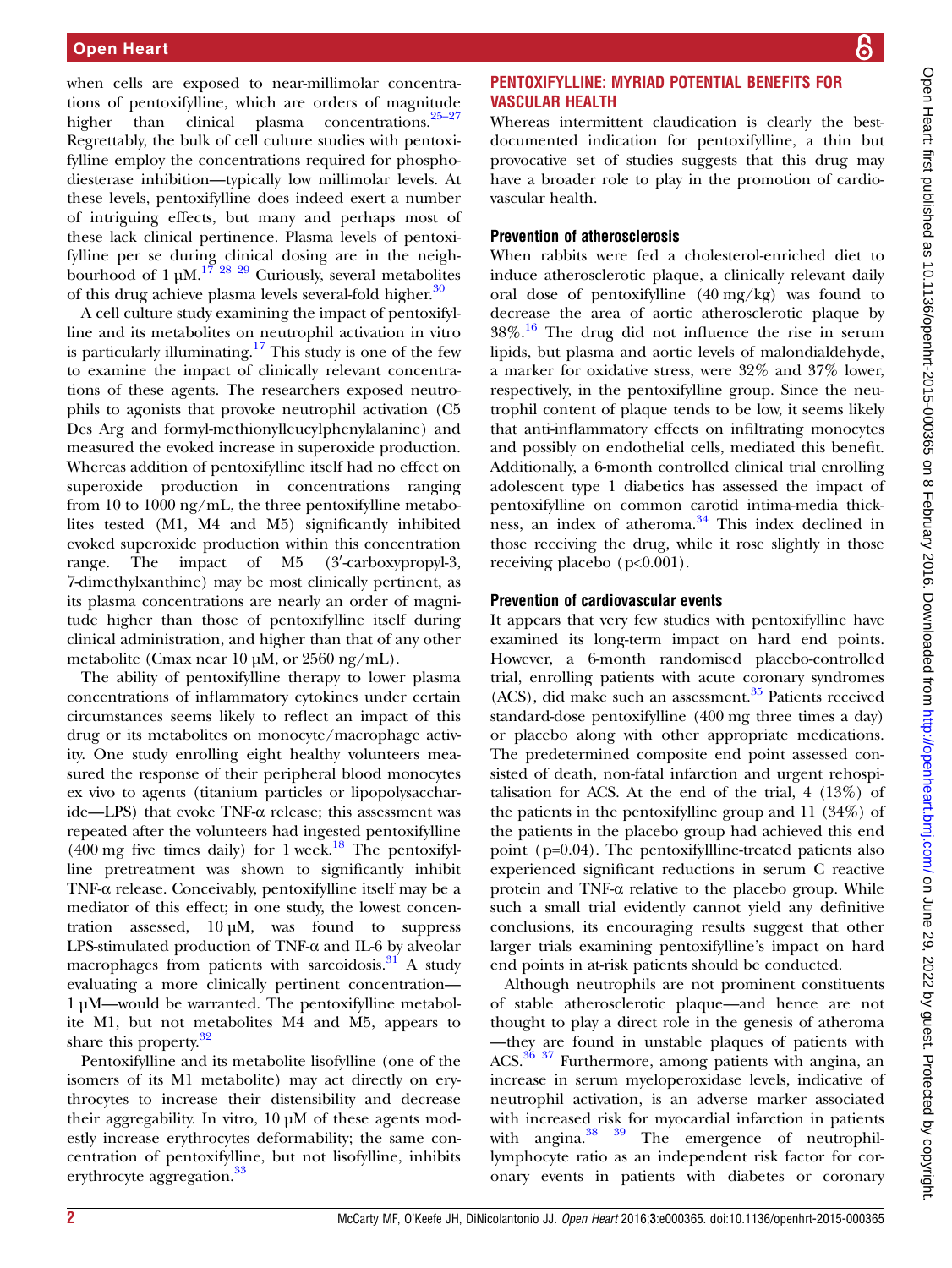lesions might reflect a role for activated neutrophils in the precipitation of such events<sup>[40](#page-4-0)–42</sup>—though this ratio may also be serving as a marker for inflammation. $43$ 

## Control of stable angina

Clinical evidence regarding pentoxifylline's efficacy in this disorder is scarce, but mildly encouraging. An open trial enrolling only 11 patients reported significant (p<0.05) improvements in mean total exercise time (10.1 vs 7.7 min at baseline), time to onset of angina and heart rate at onset of angina after pentoxifylline therapy—albeit a strong placebo effect might have been involved.[44](#page-4-0) In a modest sized, underpowered doubleblind trial (21 participants), pentoxifylline therapy did not influence exercise time, but non-significant trends favouring pentoxifylline were seen in regard to angina attack rate (reduction of 1.5 attacks per week on drug vs 0.7 on placebo) and nitroglycerin use (reduction of 1.45 pills per week on drug vs  $0.1$  on placebo; p=0.10).<sup>[45](#page-4-0)</sup> Further clinical assessment in stable angina appears indicated.

#### Prevention of stroke and transient ischaemic attacks

Spontaneously hypertensive stroke-prone rats are a commonly used model of spontaneous stroke and cerebral ischaemia. Researchers evaluated the impact of daily oral pentoxifylline (100 or 200 mg/kg—the former dose appears clinically relevant after adjusting by the threefourth power of relative body mass) on development of brain ischaemia in these rats, as assessed by MRI. $^{46}$  $^{46}$  $^{46}$  In the control group, all rats had developed brain abnormalities after 42 days. In the lower dose pentoxifylline group, 80% had done so after 70 days. In the higher dose group, no abnormalities were detected at 84 days. Pentoxifylline did not influence the elevated blood pressure in these rats, but histological examination of the brains of these rats showed that drug treatment prevented activation of microglia and influx of T-lymphocytes and macrophages. A 6-month randomised clinical trial enrolling patients experiencing transient ischaemic attacks (TIAs) assigned 73 patients to asprin +dipyridamole and  $65$  patients to pentoxifylline.<sup>[47](#page-4-0)</sup> During the trial, there were 80 TIAs in 19 patients in the aspirin/dipyridamole group, and 19 TIAs in 9 of those receiving pentoxifylline (p<0.05). There were four nonfatal strokes in the former group, 2 in the latter. A subsequent larger study by the same group, likewise of 6-month duration, observed recurrent TIAs in 14% of patients receiving pentoxifylline, and 24.1% of those receiving aspirin/dipyridamole.<sup>[48](#page-4-0)</sup>

#### Treatment of acute ischaemic stroke

Four controlled trials, enrolling a total of 763 patients, have assessed the impact of intravenous pentoxifylline on early mortality following acute ischaemic stroke. The daily doses employed ranged from 600 to 1200 mg, and were administered for 3–5 days immediately following stroke onset; in the three studies in which intravenous

pentoxifylline was given for 3 days, this was followed up with oral pentoxifylline. A meta-analysis of these studies calculated a hazard rate of 0.65 (95% CI 0.41 to 1.04) for those receiving pentoxifylline.<sup>49</sup> Hence, there was a strong trend ( just barely missing statistical significance) suggesting that poststroke pentoxifylline could reduce early mortality by about one-third.

#### Slowing of progression of vascular dementia

At least four controlled clinical trials have evaluated the impact of pentoxifylline on progression of vascular dementia. A trend towards slowed progression was noted in all trials, and three found statistically significant benefit with respect to cognitive function.<sup>[50](#page-4-0)–54</sup> A likely mediator of this effect is increased perfusion of brain regions that are suboptimally perfused, owing to the drug's impact on blood viscosity and filterability. The ability of oral pentoxifylline in standard doses to enhance cerebral blood flow in patients with cerebrovas-cular disease has been demonstrated repeatedly.<sup>[55](#page-5-0)–61</sup>

## Preservation of tissues after thrombolytic therapy

Influx of activated neutrophils play a key role in the mediation of ischaemia-reperfusion tissue damage.<sup>[62](#page-5-0)</sup> Not surprisingly, pentoxifylline treatment has been reported to lessen such damage in numerous rodent studies, including studies focusing on the heart or brain. $63-73$  $63-73$ 

## Decreased inflammation and tissue damage following cardiopulmonary bypass

A systemic inflammatory response syndrome (SIRS) is commonly observed following cardiopulmonary bypass (CPB), and can be associated with impaired organ function, as well as increased postoperative morbidity and mortality.<sup>74</sup> Owing to its anti-inflammatory properties, preoperative or intraoperative administration of pentoxifylline has been evaluated in a number of small-sized or moderate-sized controlled studies as an adjuvant to CPB.[75](#page-5-0)–<sup>86</sup> Pentoxifylline has been administered orally in standard clinical doses for several days prior to surgery, or has been given intravenously at the time of surgery in various dose schedules (eg, 5 mg/kg as a bolus, followed by 1.5 mg/kg/h continuous infusion until 3 h after cessation of CPB). Many of these studies concluded that pentoxifylline administration decreased SIRS after CPB, as assessed by serum levels of proinflammatory cytokines such as TNF- $\alpha$  and IL-6.<sup>[79 80 82](#page-5-0)–86</sup> Decreased neutrophil activation (as assessed by serum polymorphonuclear leukocyte (PMN) elastase) and total leucocyte count was also reported in the pentoxifylline groups.<sup>[79 80](#page-5-0)</sup> Markers for endothelial activation (soluble adhesion factors), and liver, lung and renal function (serum creatinine) were found to be favourably influenced by pentoxifylline.[75 77 78](#page-5-0) In a study which enrolled patients with left ventricular dysfunction, pentoxifylline improved left ven-tricular ejection fraction (LVEF).<sup>[86](#page-5-0)</sup> One study reported a reduction in haemolysis (serum haemoglobin) in the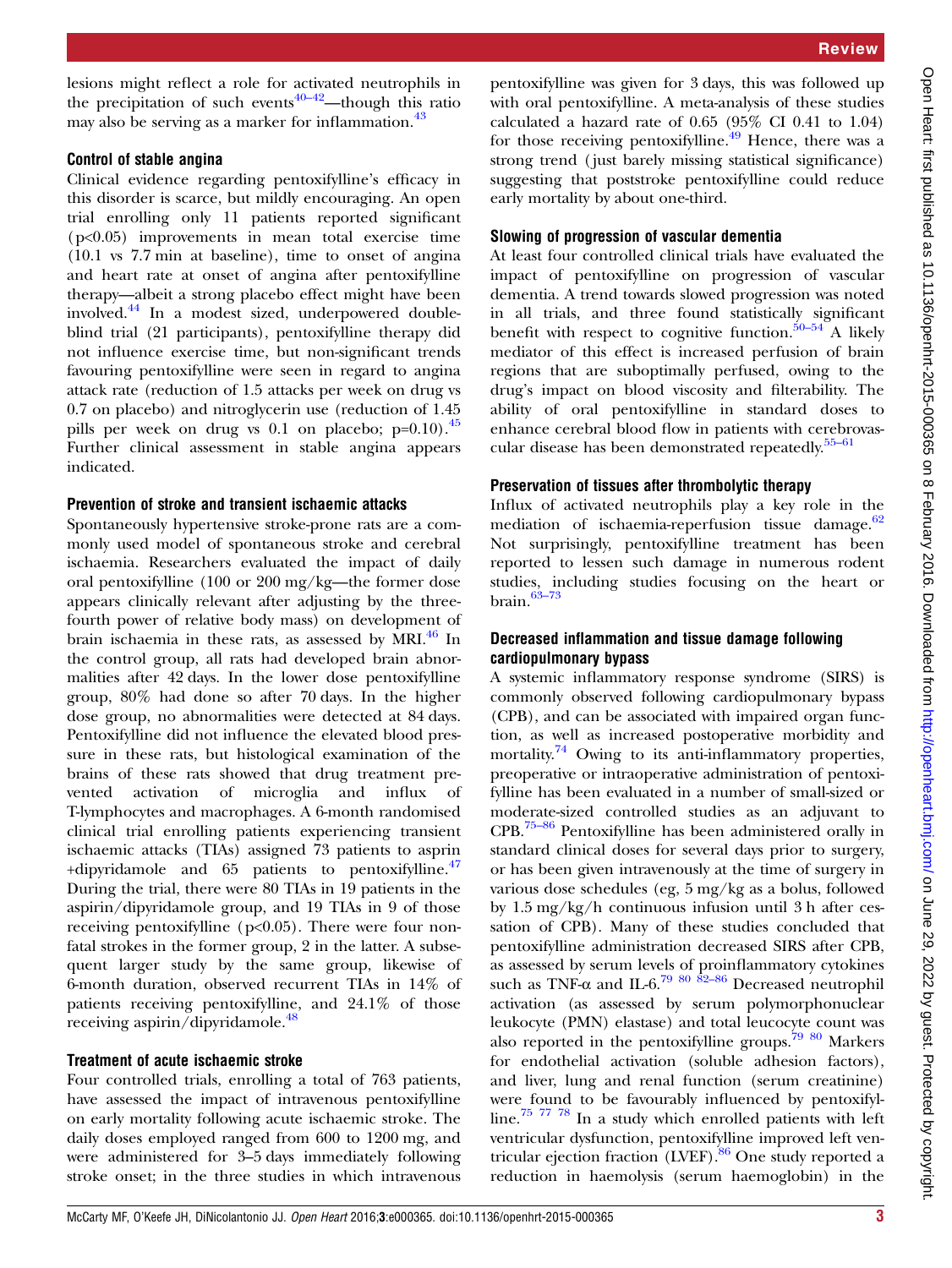<span id="page-3-0"></span>pentoxifylline group.[81](#page-5-0) Finally, two studies observed that patients receiving pentoxifylline benefited from a reduction in postoperative ventilation time and length of stay in the intensive care unit.<sup>[79 83](#page-5-0)</sup> Inclusion of pentoxifylline in the cardioplegia solution attenuated cardiac inflammation. $\frac{66}{6}$  $\frac{66}{6}$  $\frac{66}{6}$  Though these studies were not large or long enough to evaluate the impact of pentoxifylline on mortality risk following CPB, they do suggest that, as an adjuvant to CPB, this drug can rather notably dampen the postoperative inflammatory response that is thought to contribute to postoperative mortality.

#### Improved outcomes in congestive heart failure

The favourable effects of pentoxifylline on inflammation and blood rheology have prompted a number of relatively small controlled clinical trials examining pentoxifylline's long-term impact on outcomes in congestive heart failure (CHF). Uniformly, these trials failed to observe a statistically significant effect of the drug on mortality during the follow-up periods. However, also uniformly, these studies also noted a trend towards lower mortality in the pentoxifylline group. These considerations prompted a recent meta-analysis of randomised controlled trials that had enrolled patients with CHF with LVEF  $\leq 40\%$ , and assessed all-cause mortality.<sup>87</sup> Six studies were included, comprising a total of 221 patients, most of 6 months duration. Remarkably, it was found that the patients receiving pentoxifylline had experienced a nearly fourfold reduction in mortality relative to the placebo-treated patients, with high statistical significance: 5.45% vs  $18.3\%$  (OR 0.29; 95% CI 0.12 to 0.74; p<0.01).

#### Improved diabetic control

A very recent randomised controlled trial evaluated pentoxifylline (400 mg three times a day) in patients with type 2 diabetes over 6 months. $88$  A reduction in proteinuria (23%) relative to that seen in the placebo group (4%) was statistically significant (p=0.012). In addition, modest improvements in fasting blood glucose (−10 mg/dL), glycated haemoglobin (−0.34) and homeostatic model assessment of insulin resistance (HOMA-IR) (−0.79) were seen in the pentoxifylline group that were significantly different relative to the small increases in these parameters observed in the placebo group. Since inflammation in adipose tissue can compromise systemic insulin sensitivity, the favourable impact of pentoxifylline on glycaemic control in this study may have reflected its anti-inflammatory actions.

#### A CALL FOR CLINICAL RESEARCH

At present, pentoxifylline is used primarily for relieving the symptoms of intermittent claudication. This brief overview suggests that it may have much broader potential for protecting vascular health and optimising tissue perfusion. Pentoxifylline combines a complementary array of effects that improve blood rheology—potentially beneficial in intermittent claudication, angina and vascular dementia—with anti-inflammatory effects that may oppose atherogenesis, ameliorate heart failure, aid diabetic control, lessen risk for plaque rupture and improve outcomes following vascular events or CPB. Because it works in ways that are entirely distinct from the drugs that are now in common use for cardiovascular protection—most notably statins, aspirin and angiotensin antagonists—it is likely to confer complementary benefit when used in conjunction with these wellestablished agents.

However, this exciting potential of pentoxifylline can only be realised if, at last, major multicentre trials are conducted to confirm or refute its utility for cardiovascular protection. Aside from its current accepted indication for intermittent claudication, other applications for pentoxifylline are currently supported by data that are too limited to permit definitive conclusions to be drawn. A trial in ACS would be particularly appropriate, as such patients are at high risk for vascular events, and a trial of moderate size and duration might be expected to observe significant benefit for hard end points, if the results of the pilot study in ACS are not a type I statistical error. Success with such a trial might then make it easier to get adequate funding support for larger trials evaluating pentoxifylline in coronary and cerebrovascular disease, heart failure, and diabetes.

Pentoxifylline lacks strong financial sponsorship, owing to the fact that its patent expired long ago. Our appreciation of the scope of pentoxifylline's utility for vascular protection may be constrained by the fact that the clinical trials assessing its various potential indications have been too small in size to reach definitive conclusions. It is instructive that, whereas every controlled trial of this drug in CHF failed to find a statistically significant impact on subsequent mortality, a meta-analysis of these trials found a large and highly significant protective effect in this regard. Larger studies are clearly indicated to evaluate pentoxifylline as an adjunct to current proven therapies.

Acknowledgements The authors thank Dr Charles Glassman for encouraging us to study the literature on pentoxifylline.

Contributors MFM conceived and wrote the first draft of this review. JHO and JJD contributed additional materials and made revisions.

Competing interests None declared.

Provenance and peer review Not commissioned; externally peer reviewed.

Data sharing statement No additional data are available.

**Open Access** This is an Open Access article distributed in accordance with the Creative Commons Attribution Non Commercial (CC BY-NC 4.0) license, which permits others to distribute, remix, adapt, build upon this work noncommercially, and license their derivative works on different terms, provided the original work is properly cited and the use is non-commercial. See: [http://](http://creativecommons.org/licenses/by-nc/4.0/) [creativecommons.org/licenses/by-nc/4.0/](http://creativecommons.org/licenses/by-nc/4.0/)

#### **REFERENCES**

1. Hood SC, Moher D, Barber GG. Management of intermittent claudication with pentoxifylline: meta-analysis of randomized controlled trials. CMAJ 1996;155:1053–9.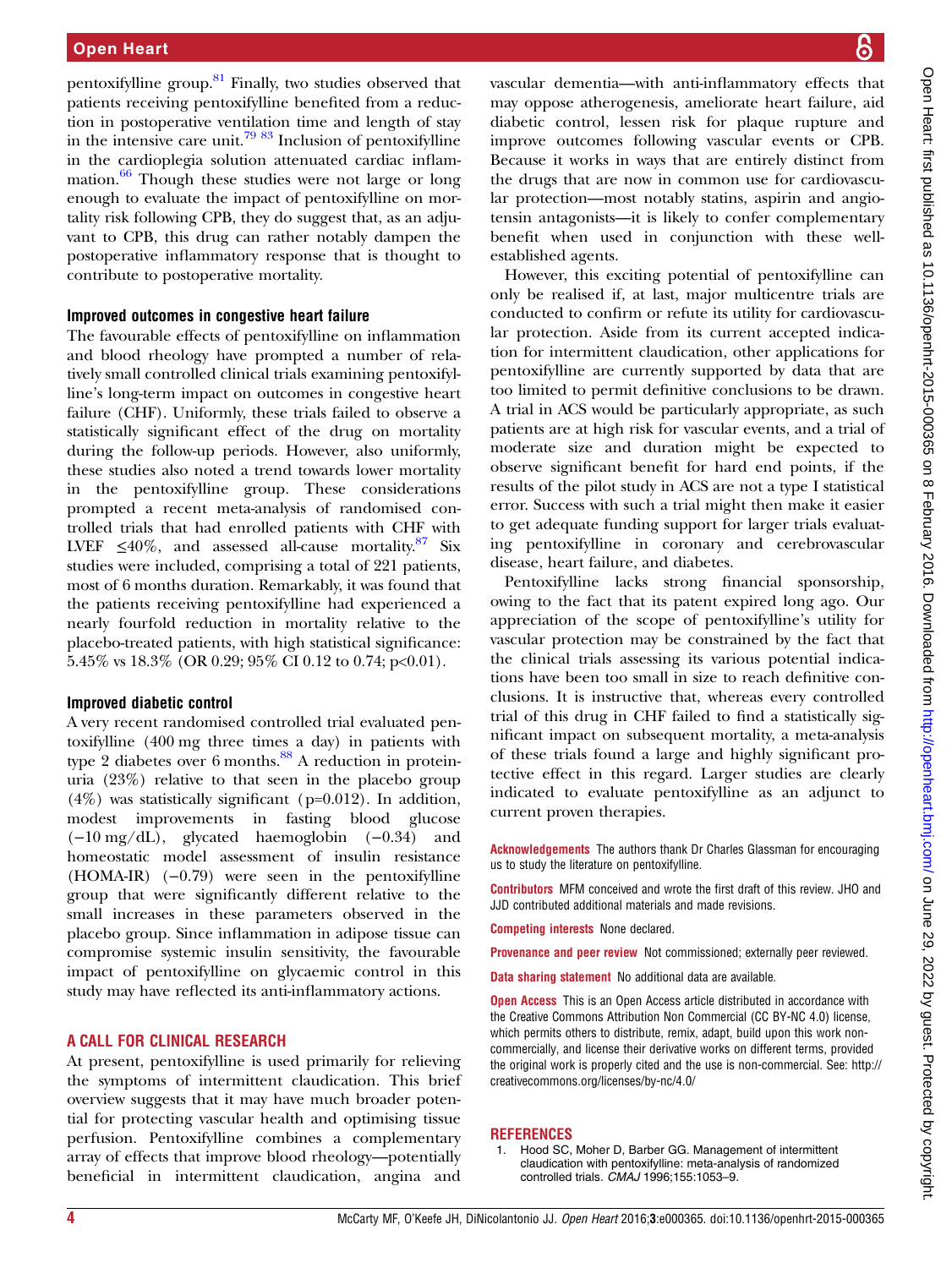- <span id="page-4-0"></span>3. Salhiyyah K, Senanayake E, Abdel-Hadi M, et al. Pentoxifylline for intermittent claudication. [Cochrane Database Syst Rev](http://dx.doi.org/10.1002/14651858.CD005262.pub2) 2012;1: CD005262.
- 4. Ott E, Lechner H, Fazekas F. Hemorheological effects of pentoxifylline on disturbed flow behavior of blood in patients with cerebrovascular insufficiency. [Eur Neurol](http://dx.doi.org/10.1159/000115658) 1983;22(Suppl 1):105-7.
- 5. Strano A, Davi G, Avellone G, et al. Double-blind, crossover study of the clinical efficacy and the hemorheological effects of pentoxifylline in patients with occlusive arterial disease of the lower limbs. [Angiology](http://dx.doi.org/10.1177/000331978403500709) 1984;35:459–66.
- 6. Perego MA, Sergio G, Artale F, et al. Haemorrheological improvement by pentoxifylline in patients with peripheral arterial occlusive disease. [Curr Med Res Opin](http://dx.doi.org/10.1185/03007998609110431) 1986;10:135-8.
- 7. Soria J, Giovannangeli ML, Jolchine IE, et al. Pentoxifylline, fibrinogen and leukocytes. [Blood Coagul Fibrinolysis](http://dx.doi.org/10.1097/00001721-199010000-00022) 1990;1(4– 5):485–7.
- 8. Fossat C, Fabre D, Alimi Y, et al. Leukocyte activation study during occlusive arterial disease of the lower limb: effect of pentoxifylline infusion. [J Cardiovasc Pharmacol](http://dx.doi.org/10.1097/00005344-199500252-00021) 1995;25(Suppl 2):S96-100.
- 9. Armstrong M Jr, Needham D, Hatchell DL, et al. Effect of pentoxifylline on the flow of polymorphonuclear leukocytes through a model capillary. [Angiology](http://dx.doi.org/10.1177/000331979004100401) 1990;41:253-62.
- 10. Ciuffetti G, Mercuri M, Lombardini R, et al. Stable angina pectoris and controlled ischemia: what causes the abnormalities in whole blood filterability? [Am Heart J](http://dx.doi.org/10.1016/S0002-8703(05)80081-X) 1990;119:54-8.
- 11. Ciuffetti G, Mercuri M, Ott C, et al. Use of pentoxifylline as an inhibitor of free radical generation in peripheral vascular disease. Results of a double-blind placebo-controlled study. [Eur J Clin](http://dx.doi.org/10.1007/BF00314976) [Pharmacol](http://dx.doi.org/10.1007/BF00314976) 1991;41:511–15.
- 12. Honess DJ, Kitamoto Y, Rampling MR, et al. Nicotinamide and pentoxifylline increase human leucocyte filterability: a possible mechanism for reduction of acute hypoxia. Br J Cancer Suppl 1996;27:S236–40.
- 13. Lavkan AH, Astiz ME, Rackow EC. Effects of proinflammatory cytokines and bacterial toxins on neutrophil rheologic properties. [Crit Care Med](http://dx.doi.org/10.1097/00003246-199810000-00021) 1998;26:1677–82.
- 14. Drost EM, Selby C, Lannan S, et al. Changes in neutrophil deformability following in vitro smoke exposure: mechanism and protection. [Am J Respir Cell Mol Biol](http://dx.doi.org/10.1165/ajrcmb/6.3.287) 1992;6:287–95.
- 15. Frank RS. Time-dependent alterations in the deformability of human neutrophils in response to chemotactic activation. Blood 1990;76:2606–12.
- 16. Prasad K, Lee P. Suppression of hypercholesterolemic atherosclerosis by pentoxifylline and its mechanism. [Atherosclerosis](http://dx.doi.org/10.1016/j.atherosclerosis.2006.07.034) 2007;192:313–22.
- 17. Crouch SP, Fletcher J. Effect of ingested pentoxifylline on neutrophil superoxide anion production. Infect Immun 1992;60:4504-9.
- 18. Pollice PF, Rosier RN, Looney RJ, et al. Oral pentoxifylline inhibits release of tumor necrosis factor-alpha from human peripheral blood monocytes: a potential treatment for aseptic loosening of total joint components. J Bone Joint Surg Am 2001;83-A:1057–61.
- 19. Ferrari P, Mallon D, Trinder D, et al. Pentoxifylline improves haemoglobin and interleukin-6 levels in chronic kidney disease. [Nephrology \(Carlton\)](http://dx.doi.org/10.1111/j.1440-1797.2009.01203.x) 2010;15:344–9.
- 20. González-Espinoza L, Rojas-Campos E, Medina-Pérez M, et al. Pentoxifylline decreases serum levels of tumor necrosis factor alpha, interleukin 6 and C-reactive protein in hemodialysis patients: results of a randomized double-blind, controlled clinical trial. [Nephrol Dial](http://dx.doi.org/10.1093/ndt/gfr579) [Transplant](http://dx.doi.org/10.1093/ndt/gfr579) 2012;27:2023–8.
- 21. Colson A, Willems B, Thissen JP. Inhibition of TNF-alpha production by pentoxifylline does not prevent endotoxin-induced decrease in serum IGF-I. [J Endocrinol](http://dx.doi.org/10.1677/joe.0.1780101) 2003;178:101-9.
- 22. Gutierrez-Reyes G, Lopez-Ortal P, Sixtos S, et al. Effect of pentoxifylline on levels of pro-inflammatory cytokines during chronic hepatitis C. [Scand J Immunol](http://dx.doi.org/10.1111/j.1365-3083.2006.001761.x) 2006;63:461-7.
- 23. Fuller GM, Zhang Z. Transcriptional control mechanism of fibrinogen gene expression. [Ann N Y Acad Sci](http://dx.doi.org/10.1111/j.1749-6632.2001.tb03534.x) 2001;936:469-79.
- 24. Windmeier C, Gressner AM. Pharmacological aspects of pentoxifylline with emphasis on its inhibitory actions on hepatic fibrogenesis. [Gen Pharmacol](http://dx.doi.org/10.1016/S0306-3623(96)00314-X) 1997;29:181-96.
- 25. Beshay E, Croze F, Prud'homme GJ. The phosphodiesterase inhibitors pentoxifylline and rolipram suppress macrophage activation and nitric oxide production in vitro and in vivo. [Clin](http://dx.doi.org/10.1006/clim.2000.4964) [Immunol](http://dx.doi.org/10.1006/clim.2000.4964) 2001;98:272–9.
- 26. Verghese MW, McConnell RT, Strickland AB, et al. Differential regulation of human monocyte-derived TNF alpha and IL-1 beta by type IV cAMP-phosphodiesterase (cAMP-PDE) inhibitors. J Pharmacol Exp Ther 1995;272:1313–20.
- 27. Semmler J, Gebert U, Eisenhut T, et al. Xanthine derivatives: comparison between suppression of tumour necrosis factor-alpha production and inhibition of cAMP phosphodiesterase activity. Immunology 1993;78:520–5.
- 28. Yuen KH, Wong JW, Peh KK, et al. Comparative bioavailability study of two controlled-release pentoxifylline tablet preparations. [Drug Dev](http://dx.doi.org/10.1081/DDC-100101303) [Ind Pharm](http://dx.doi.org/10.1081/DDC-100101303) 2000;26:803–7.
- 29. Beermann B, Ings R, Mansby J, et al. Kinetics of intravenous and oral pentoxifylline in healthy subjects. [Clin Pharmacol Ther](http://dx.doi.org/10.1038/clpt.1985.6) 1985;37:25–8.
- 30. Nicklasson M, Björkman S, Roth B, et al. Stereoselective metabolism of pentoxifylline in vitro and in vivo in humans. [Chirality](http://dx.doi.org/10.1002/chir.10121) 2002;14:643–52.
- 31. Tong Z, Dai H, Chen B, et al. Inhibition of cytokine release from alveolar macrophages in pulmonary sarcoidosis by pentoxifylline: comparison with dexamethasone. [Chest](http://dx.doi.org/10.1378/chest.124.4.1526) 2003;124:1526-32.
- 32. Fantin M, Quintieri L, Kúsz E, et al. Pentoxifylline and its major oxidative metabolites exhibit different pharmacological properties. [Eur J Pharmacol](http://dx.doi.org/10.1016/j.ejphar.2006.02.017) 2006;535:301–9.
- 33. Sloczynska K, Kozka M, Pekala E, et al. In vitro effect of pentoxifylline and lisofylline on deformability and aggregation of red blood cells from healthy subjects and patients with chronic venous disease. Acta Biochim Pol 2013;60:129–35.
- 34. Atabek ME, Kurtoglu S, Selver B, et al. Effectiveness of pentoxifylline on the cross-sectional area of intima media thickness and functions of the common carotid artery in adolescents with type 1 diabetes. [J Pediatr Endocrinol Metab](http://dx.doi.org/10.1515/JPEM.2011.199) 2011;24:945–51.
- 35. Fernandes JL, de Oliveira RT, Mamoni RL, et al. Pentoxifylline reduces pro-inflammatory and increases anti-inflammatory activity in patients with coronary artery disease—a randomized placebo-controlled study. [Atherosclerosis](http://dx.doi.org/10.1016/j.atherosclerosis.2006.11.032) 2008;196:434-42.
- 36. Naruko T, Ueda M, Haze K, et al. Neutrophil infiltration of culprit lesions in acute coronary syndromes. [Circulation](http://dx.doi.org/10.1161/01.CIR.0000042674.89762.20) 2002;106:2894–900.
- 37. Carbone F, Nencioni A, Mach F, et al. Pathophysiological role of neutrophils in acute myocardial infarction. [Thromb Haemost](http://dx.doi.org/10.1160/TH13-03-0211) 2013;110:501–14.
- 38. Baldus S, Heeschen C, Meinertz T, et al. Myeloperoxidase serum levels predict risk in patients with acute coronary syndromes. [Circulation](http://dx.doi.org/10.1161/01.CIR.0000090690.67322.51) 2003;108:1440–5.
- 39. Brennan ML, Penn MS, Van Lente LF, et al. Prognostic value of myeloperoxidase in patients with chest pain. [N Engl J Med](http://dx.doi.org/10.1056/NEJMoa035003) 2003;349:1595–604.
- 40. Papa A, Emdin M, Passino C, et al. Predictive value of elevated neutrophil-lymphocyte ratio on cardiac mortality in patients with stable coronary artery disease. [Clin Chim Acta](http://dx.doi.org/10.1016/j.cca.2008.04.019) 2008;395:27-31.
- 41. Azab B, Chainani V, Shah N, et al. Neutrophil-lymphocyte ratio as a predictor of major adverse cardiac events among diabetic population: a 4-year follow-up study. [Angiology](http://dx.doi.org/10.1177/0003319712455216) 2013;64:456-65.
- 42. Arbel Y, Finkelstein A, Halkin A, et al. Neutrophil/lymphocyte ratio is related to the severity of coronary artery disease and clinical outcome in patients undergoing angiography. [Atherosclerosis](http://dx.doi.org/10.1016/j.atherosclerosis.2012.09.009) 2012;225:456-60.
- 43. Balta S, Celik T, Mikhailidis DP, et al. The relation between atherosclerosis and the neutrophil-lymphocyte ratio. Clin Appl Thromb Hemost. Published Online First: 9 Feb 2015. doi:10.1177/ 1076029615569568
- 44. Insel J, Halle AA, Mirvis DM. Efficacy of pentoxifylline in patients with stable angina pectoris. [Angiology](http://dx.doi.org/10.1177/000331978803900604) 1988;39:514-19.
- 45. Strauss WE, Parisi AF. Safety and efficacy of pentoxifylline in stable angina pectoris. [Am J Cardiol](http://dx.doi.org/10.1016/0002-9149(93)90803-K) 1993;71:342-4.
- 46. Banfi C, Sironi L, De Simoni SG, et al. Pentoxifylline prevents spontaneous brain ischemia in stroke-prone rats. [J Pharmacol Exp](http://dx.doi.org/10.1124/jpet.104.067090) [Ther](http://dx.doi.org/10.1124/jpet.104.067090) 2004;310:890–5.
- 47. Herskovits E, Famulari A, Tamaroff L, et al. Preventive treatment of cerebral transient ischemia: comparative randomized trial of pentoxifylline versus conventional antiaggregants. [Eur Neurol](http://dx.doi.org/10.1159/000115765) 1985;24:73–81.
- 48. Herskovits E, Famulari A, Tamaroff L, et al. Comparative study of pentoxifylline vs antiaggregants in patients with transient ischaemic attacks. [Acta Neurol Scand Suppl](http://dx.doi.org/10.1111/j.1600-0404.1989.tb01808.x) 1989;127:31–5.
- 49. Bath PM, Bath-Hextall FJ. Pentoxifylline, propentofylline and pentifylline for acute ischaemic stroke. [Cochrane Database Syst Rev](http://dx.doi.org/10.1002/14651858.CD000162.pub2) 2004;(3):CD000162.
- 50. Sha MC, Callahan CM. The efficacy of pentoxifylline in the treatment of vascular dementia: a systematic review. [Alzheimer Dis Assoc](http://dx.doi.org/10.1097/00002093-200301000-00006) [Disord](http://dx.doi.org/10.1097/00002093-200301000-00006) 2003;17:46–54.
- 51. Blume J, Ruhlmann KU, de la Haye R, et al. Treatment of chronic cerebrovascular disease in elderly patients with pentoxifylline. J Med 1992;23:417–32.
- 52. Black RS, Barclay LL, Nolan KA, et al. Pentoxifylline in cerebrovascular dementia. [J Am Geriatr Soc](http://dx.doi.org/10.1111/j.1532-5415.1992.tb02075.x) 1992;40:237-44.